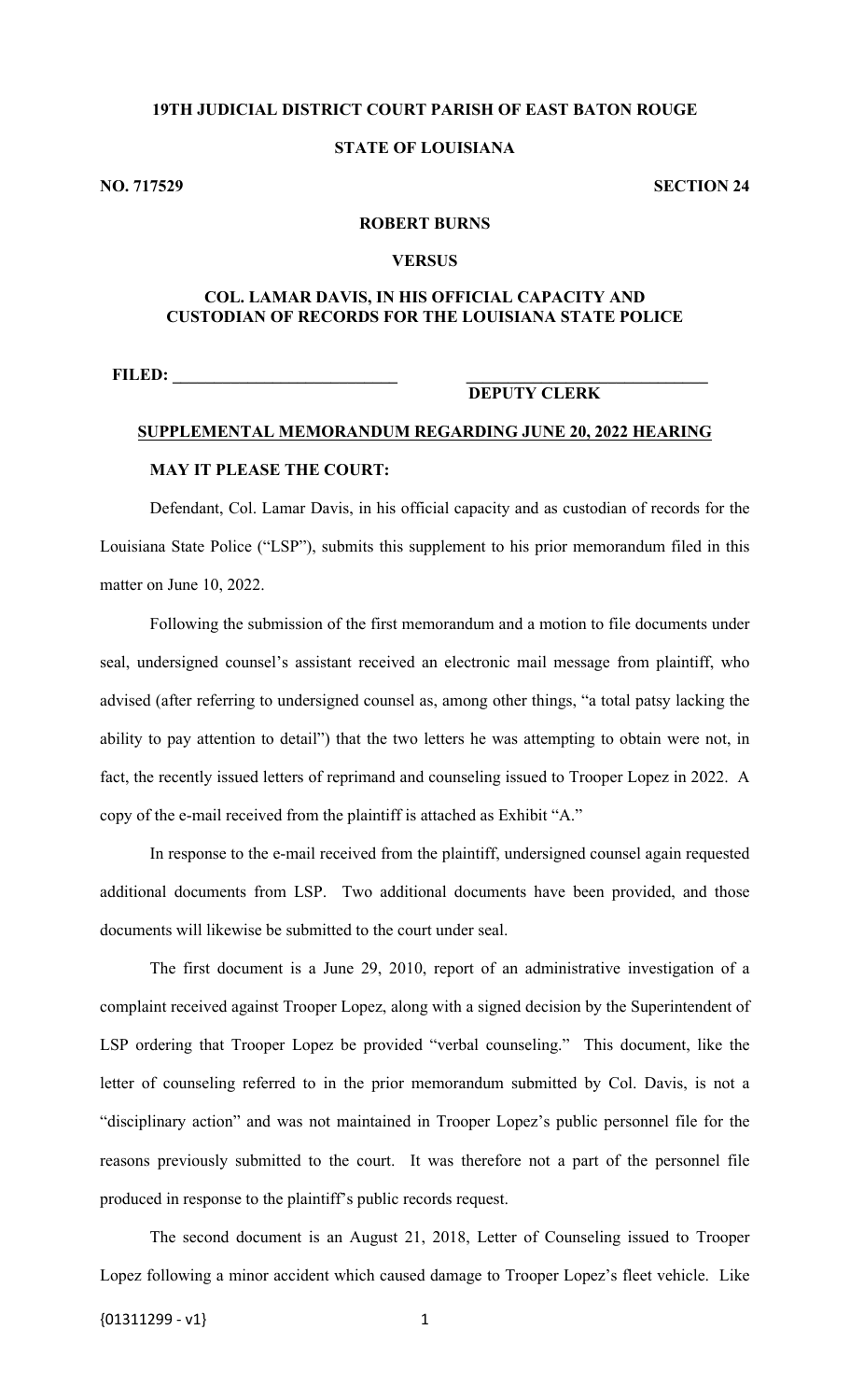the Letter of Counseling issued to Trooper Lopez in 2022, the document notes that "this letter is not a disciplinary action. This letter will be maintained in your supervisory file and other files, but this letter will not be accessible to the public unless and until it is used to support future discipline."

Again, for the reasons explained in the prior memorandum submitted to the Court, this document was not included in the personnel file produced to the plaintiff because it was not a "disciplinary action" which LSP maintains in a trooper's personnel file.

Col. Davis again prays that the Petition for Mandamus be denied and that Burns' request for costs associated with the filing of the Petition for Mandamus be denied. Plaintiff's Petition merely prayed for an order requesting the Court to conduct an in camera review of the redacted personnel documents which were provided to plaintiff in response to his January 7, 2022. See Petition, at page 14 of 14. To the extent that plaintiff is now claiming entitlement to documents maintained outside of Trooper Lopez's personnel file which were never produced or redacted because they are not part of any personnel file, plaintiff is not entitled to any relief from the Court.

Respectfully submitted,

#### **BURGLASS AND TANKERSLEY, LLC**

Sulholt

Dennis J. Phayer (10408) [dphayer@burglass.com](mailto:dphayer@burglass.com) Gregory C. Fahrenholt (28572) [gfahrenholt@burglass.com](mailto:gfahrenholt@burglass.com) 5213 Airline Drive Metairie, LA 70001 Tel: (504) 836-0408 Fax: (504) 287-0452

#### **CERTIFICATE OF SERVICE**

I hereby certify that I have served a copy of the foregoing pleadings on all parties to these proceedings by email, facsimile transmission and/or United States Mail, postage prepaid, this  $16<sup>th</sup>$  day of June, 2022.

 $length-1$ GREGORY C.)FAHRENHOLT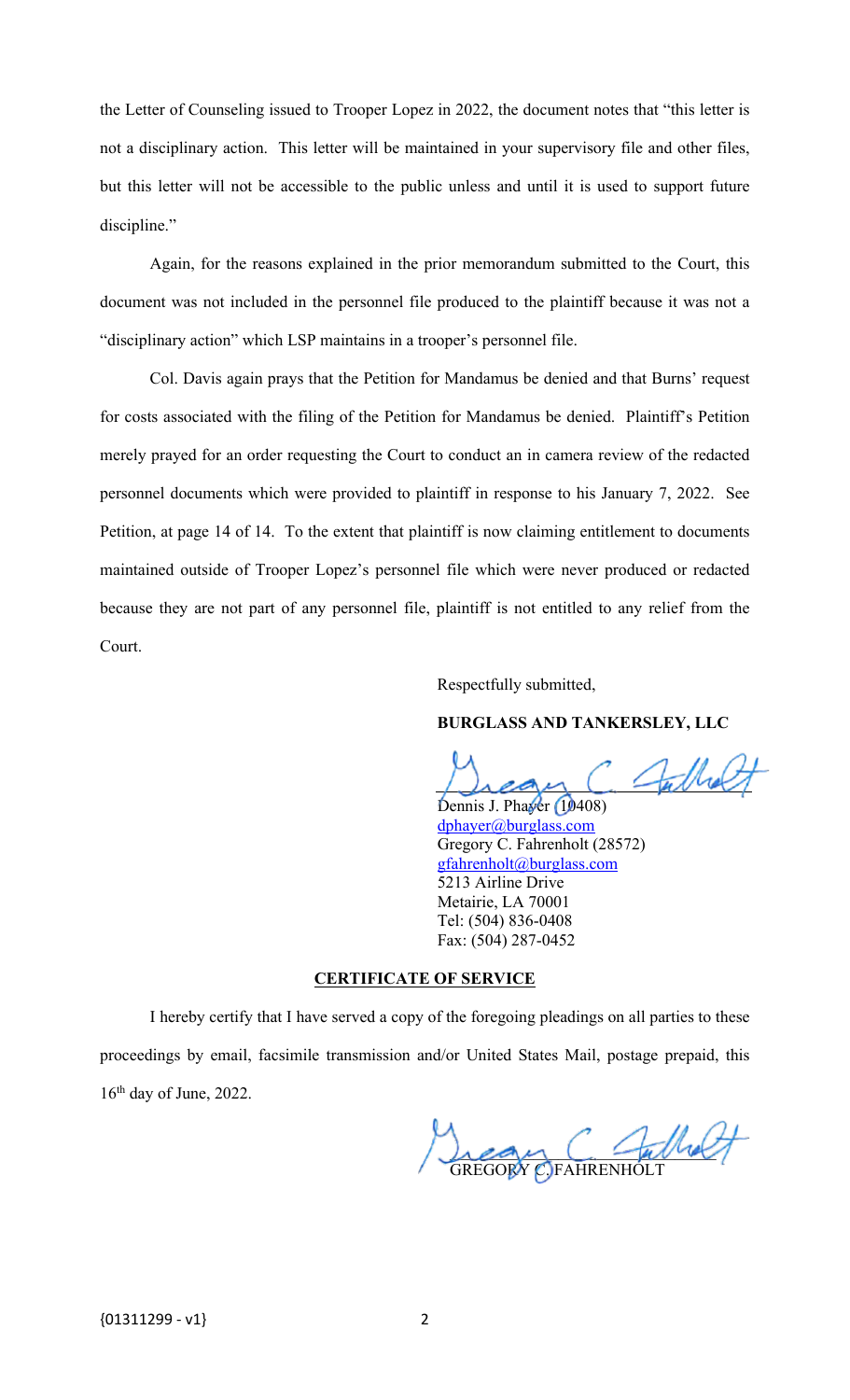# **19TH JUDICIAL DISTRICT COURT PARISH OF EAST BATON ROUGE**

### **STATE OF LOUISIANA**

**NO. 717529 SECTION 24**

#### **ROBERT BURNS**

#### **VERSUS**

#### **COL. LAMAR DAVIS, IN HIS OFFICIAL CAPACITY AND CUSTODIAN OF RECORDS FOR THE LOUISIANA STATE POLICE**

**FILED: \_\_\_\_\_\_\_\_\_\_\_\_\_\_\_\_\_\_\_\_\_\_\_\_\_\_\_ \_\_\_\_\_\_\_\_\_\_\_\_\_\_\_\_\_\_\_\_\_\_\_\_\_\_\_\_\_**

### **DEPUTY CLERK**

#### **EX PARTE MOTION FOR LEAVE TO FILE ADDITIONAL DOCUMENTS UNDER SEAL**

NOW INTO COURT, through undersigned counsel, comes Defendant, Col. Lamar Davis, in his official capacity and as custodian of records for the Louisiana State Police ("LSP"), who respectfully requests an order from the Court allowing him leave to file the following additional documents under seal in accordance with the Court's verbal instructions in open court at a recent hearing in this matter on May 23, 2022:

- 1. A 2010 Decision of Appointing Authority ordering that Trooper Scott Lopez be given "verbal counseling" and associated letter;
- 2. A Letter of Counseling dated August 21, 2018.

Respectfully submitted,

#### **BURGLASS AND TANKERSLEY, LLC**

Sullet

Dennis J. Phayer (10408) [dphayer@burglass.com](mailto:dphayer@burglass.com)  Gregory C. Fahrenholt (28572) [gfahrenholt@burglass.com](mailto:gfahrenholt@burglass.com)  5213 Airline Drive Metairie, LA 70001 Tel: (504) 836-0408 Fax: (504) 287-0452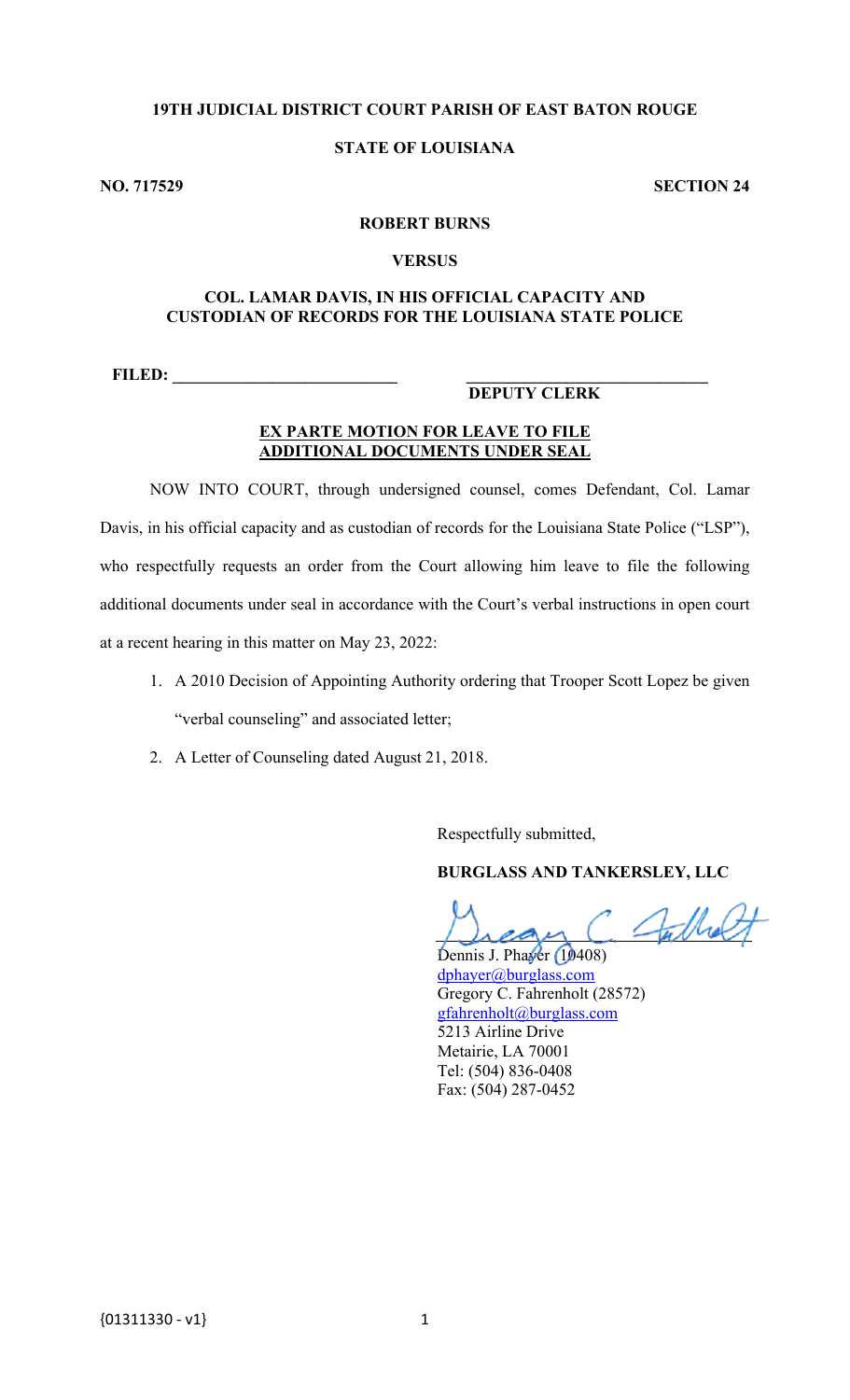# **CERTIFICATE OF SERVICE**

I hereby certify that I have served a copy of the foregoing pleadings on all parties to these proceedings by email, facsimile transmission and/or United States Mail, postage prepaid, this  $16<sup>th</sup>$  day of June, 2022.

 $hean \sqcup -\mu\mu$ GREGORY C. FAHRENHOLT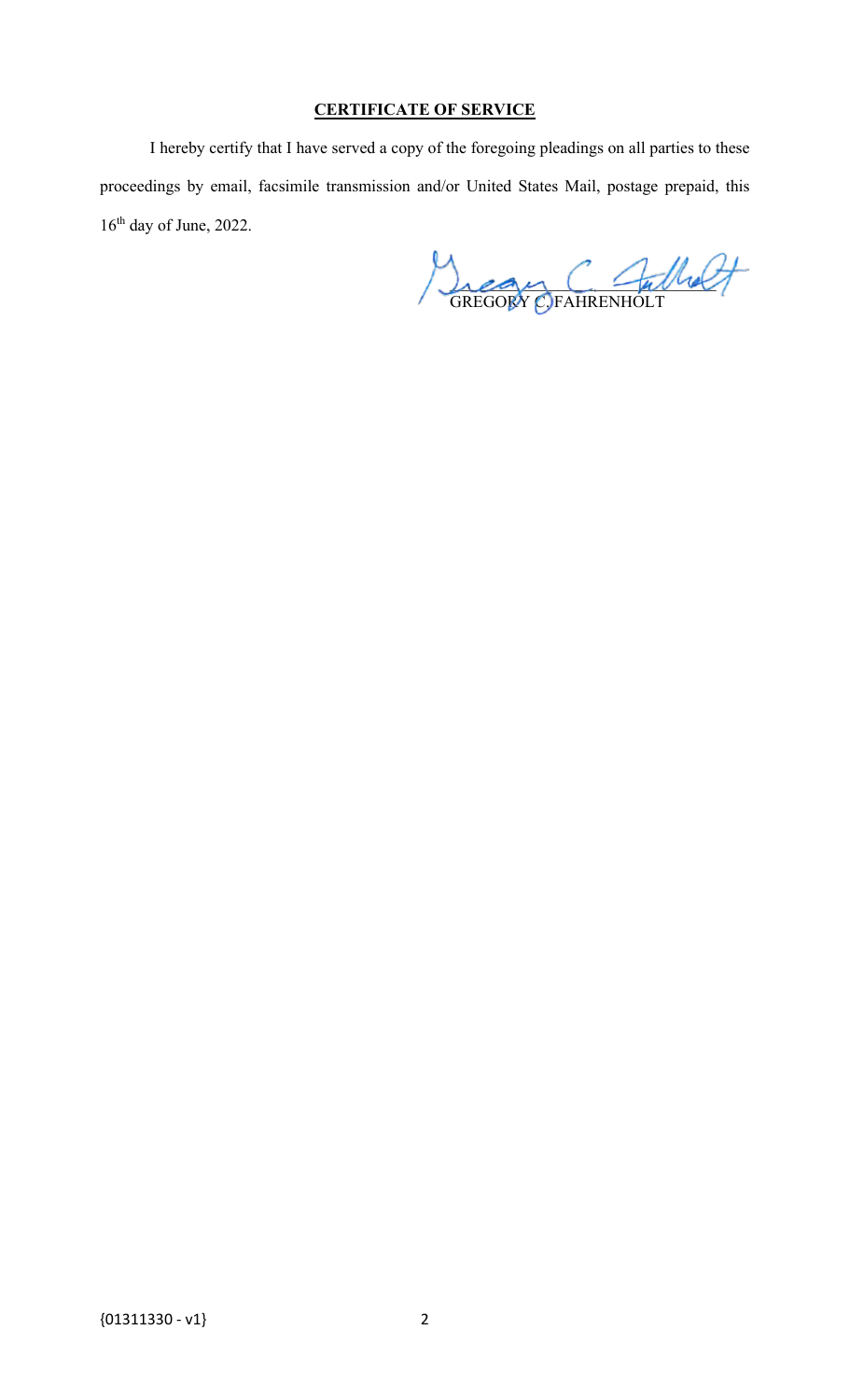# **19TH JUDICIAL DISTRICT COURT PARISH OF EAST BATON ROUGE**

# **STATE OF LOUISIANA**

**NO. 717529 SECTION 24**

## **ROBERT BURNS**

#### **VERSUS**

# **COL. LAMAR DAVIS, IN HIS OFFICIAL CAPACITY AND CUSTODIAN OF RECORDS FOR THE LOUISIANA STATE POLICE**

**FILED: \_\_\_\_\_\_\_\_\_\_\_\_\_\_\_\_\_\_\_\_\_\_\_\_\_\_\_ \_\_\_\_\_\_\_\_\_\_\_\_\_\_\_\_\_\_\_\_\_\_\_\_\_\_\_\_\_**

# **DEPUTY CLERK**

## **ORDER**

Considering the foregoing Ex Parte Motion for Leave to File Documents Under Seal;

IT IS ORDERED that the Clerk of Court shall file the documents referenced in the

motion and attached to the motion under seal.

Baton Rouge, Louisiana, this \_\_\_\_ day of June, 2022.

\_\_\_\_\_\_\_\_\_\_\_\_\_\_\_\_\_\_\_\_\_\_\_\_\_\_\_\_\_\_\_\_\_\_\_\_\_\_\_\_\_\_\_\_\_\_\_\_\_\_\_\_\_\_\_\_ JUDGE DONALD R. JOHNSON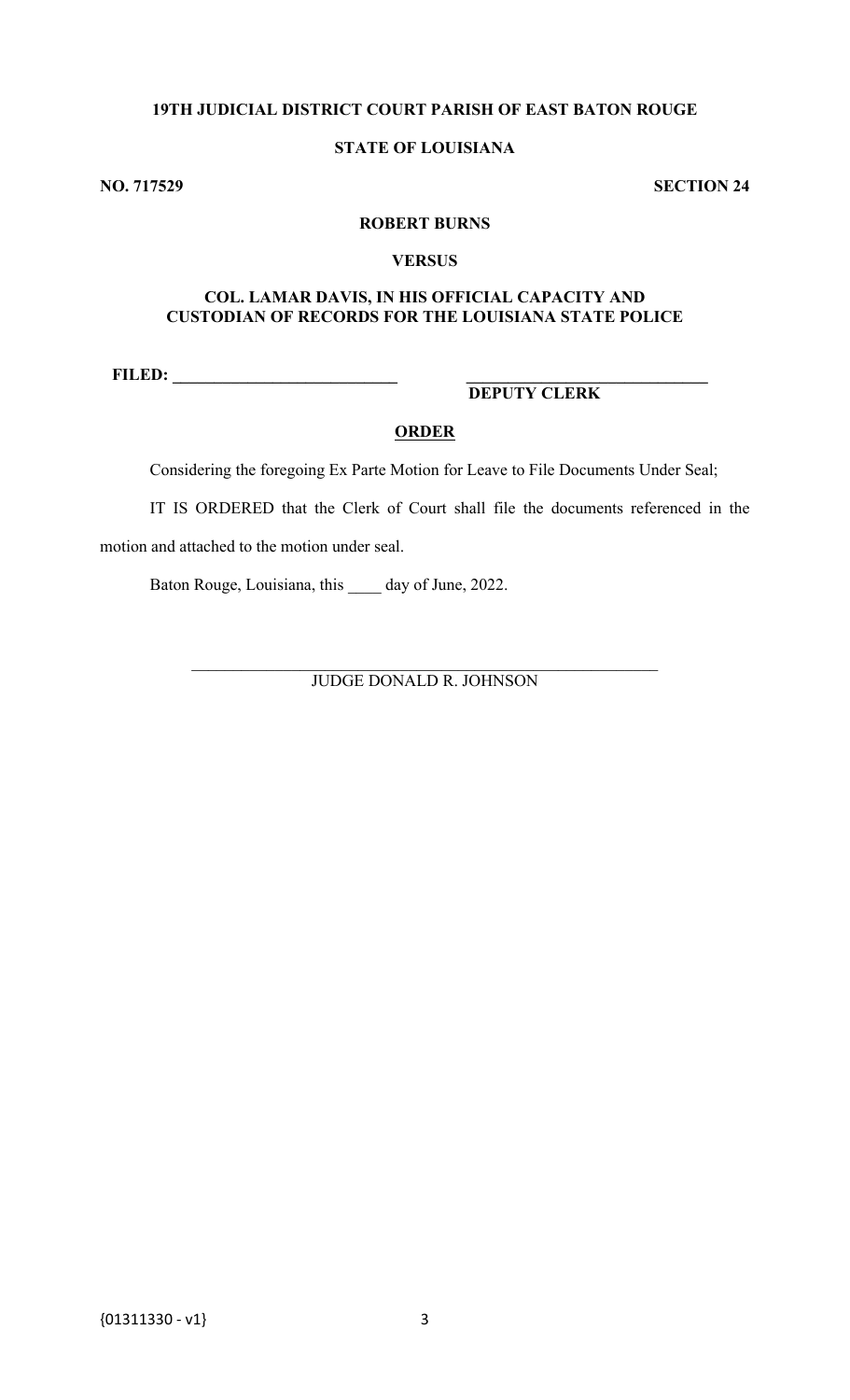### **Robert@SoundOffLA.com**

| From:    | Robert@SoundOffLA.com            |                                                                              |
|----------|----------------------------------|------------------------------------------------------------------------------|
| Sent:    | Wednesday, June 15, 2022 4:54 PM |                                                                              |
| To:      | 'Gregory C. Fahrenholt'          |                                                                              |
| Subject: | RE: Robert Burns v.              | \par Col. Lamar Davis, in his Official Capacity and Custodian of Records for |
|          | the Louisiana State Police       |                                                                              |

Well, not to be rude either (and I'll be more than happy to limit discussions of the merits of the lawsuit between us), but either Ms. Holland's letter of March 24, 2022 is completely inaccurate (which would be unfortunate because it's the whole basis upon which I filed the litigation in the first place), or there ARE two other Letters of Counseling which predate March 24, 2022.

Obviously, if LSP acknowledges the existence of two other Letters of Counseling which predate March 24, 2022, I'm trusting that you will amend and/or supplement the Motion for Leave to File Documents Under Seal. Otherwise, if that acknowledgment transpires and there is no amendment or supplement, common sense dictates that I'll file a Motion to Hold Col. Davis in His Capacity in Contempt for failing to adhere to Judge Johnson's Order. Having said that, I'm sure that won't become necessary.

Regards right back,

Robert

**From:** Gregory C. Fahrenholt <gfahrenholt@burglass.com> **Sent:** Wednesday, June 15, 2022 4:30 PM **To:** Robert@SoundOffLA.com **Subject:** RE: Robert Burns v. \par Col. Lamar Davis, in his Official Capacity and Custodian of Records for the Louisiana State Police

Mr. Burns,

I do not wish to be rude, but moving forward please make sure to contact me directly and not our paralegal with any substantive communications about the facts or merits of your lawsuit. Thank you.

I am seeking clarification from LSP on whether there are in fact two other letters of counseling for Trooper Lopez which pre‐dated March 24, 2022. If there are, I will let you know prior to the hearing and submit those to the judge as well for his in camera review.

Regards, Greg

Gregory C. Fahrenholt| Attorney

Burglass & Tankersley, L.L.C. | 5213 Airline Dr. | Metairie, Louisiana 70001 (504) 836-0408 *direct* | (504) 287-0448 *fax* | www.burglass.com

#### *Burglass & Tankersley is proud to be a member of the Council on Litigation Management and International Association of Privacy Professionals*

CONFIDENTIALITY NOTICE: The information in this email is confidential and may be legally privileged. This communication, including attachments, is protected by the attorney-client privilege as recognized by federal and state law. This communication is only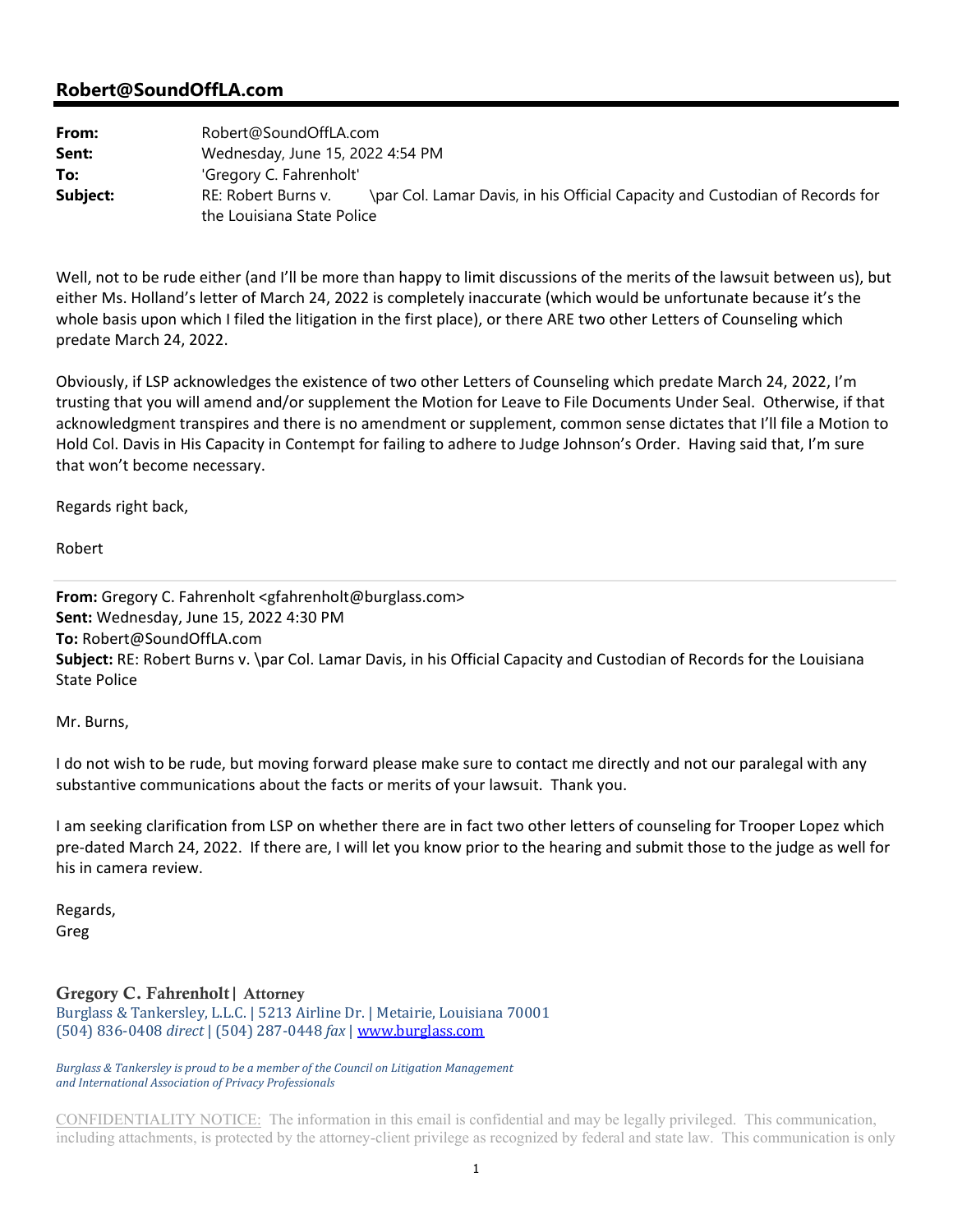intended for the named recipient. If you are not the named recipient, you must not read, use or disseminate the information of this email. Please do not forward or distribute this communication to anyone without the express permission of the sender. If you have received this email in error, please notify sender immediately at (504) 836-0417.

**From:** Robert@SoundOffLA.com <Robert@SoundOffLA.com> **Sent:** Wednesday, June 15, 2022 2:20 PM **To:** Tracie Taylor <ttaylor@burglass.com> **Cc:** Gregory C. Fahrenholt <gfahrenholt@burglass.com> **Subject:** RE: Robert Burns v. \par Col. Lamar Davis, in his Official Capacity and Custodian of Records for the Louisiana State Police

Ms. Taylor:

First, thank you for the Motion, which I have attached back on this email for convenience. I have also attached Ms. Holland's letter of March 24, 2022. As I stated on the voice mail I just left to you, I am very pleased with items 1 & 2 of the motion; however, I have considerable heartburn and in fact am downright displeased with items 3 & 4. Let me elaborate:

As I said in my voice message, Letters of Counseling and Letters of Reprimand are **two separate and distinct items**!!!!!!!! They are NOT interchangeable. One, Letters of Counseling, and NOT "considered" discipline and therefore are not subject to public records release. I want to make triple-dog sure that point is driven home in the strongest terms I can muster because I really thought I made that point crystal clear at the last court hearing, but apparently it failed to sink in, or else I have to assume that you folk believe I'm this ignorant fool who fell off the turnip truck when the reality is that, as I stated to you in my voice message, I was the LSU Medal Recipient in my graduating class at LSU in December of 1985 in maintaining a 4.000 GPA throughout my college career. I'm also an inactive CPA having passed that examination on my first attempt (which only 3% of candidates do) with scores among the highest in the nation in Practice (92) and Theory (90). Also, as I said in my voicemail to you, I served as a fraud examiner for the FDIC. Being blunt, we would never have been allowed to return to our field office after having paid so little attention to detail as I believe your firm has apparently done in this matter.

I will concede that I have a built‐in advantage of LSP knowledge by virtual of my extensive coverage of the agency over the last 5  $\frac{1}{2}$  years to include attending and videotaping virtually every LSPC meeting.

Now that I've gotten some steam blowing off my chest (which I would much rather do with us privately than in an open court forum), let me address items three and four with you individually:

Item three:

#### 3. A Letter of Reprimand dated February 24, 2022

I can't begin to express how mind‐numbingly frustrating it is for you to reference a "Letter of Reprimand" after everything I said in the courtroom at our last hearing. That document is NOT (repeat NOT) what I am seeking, and I could care less for Judge Johnson to view it because, as I explained in my brief, we already know when that discipline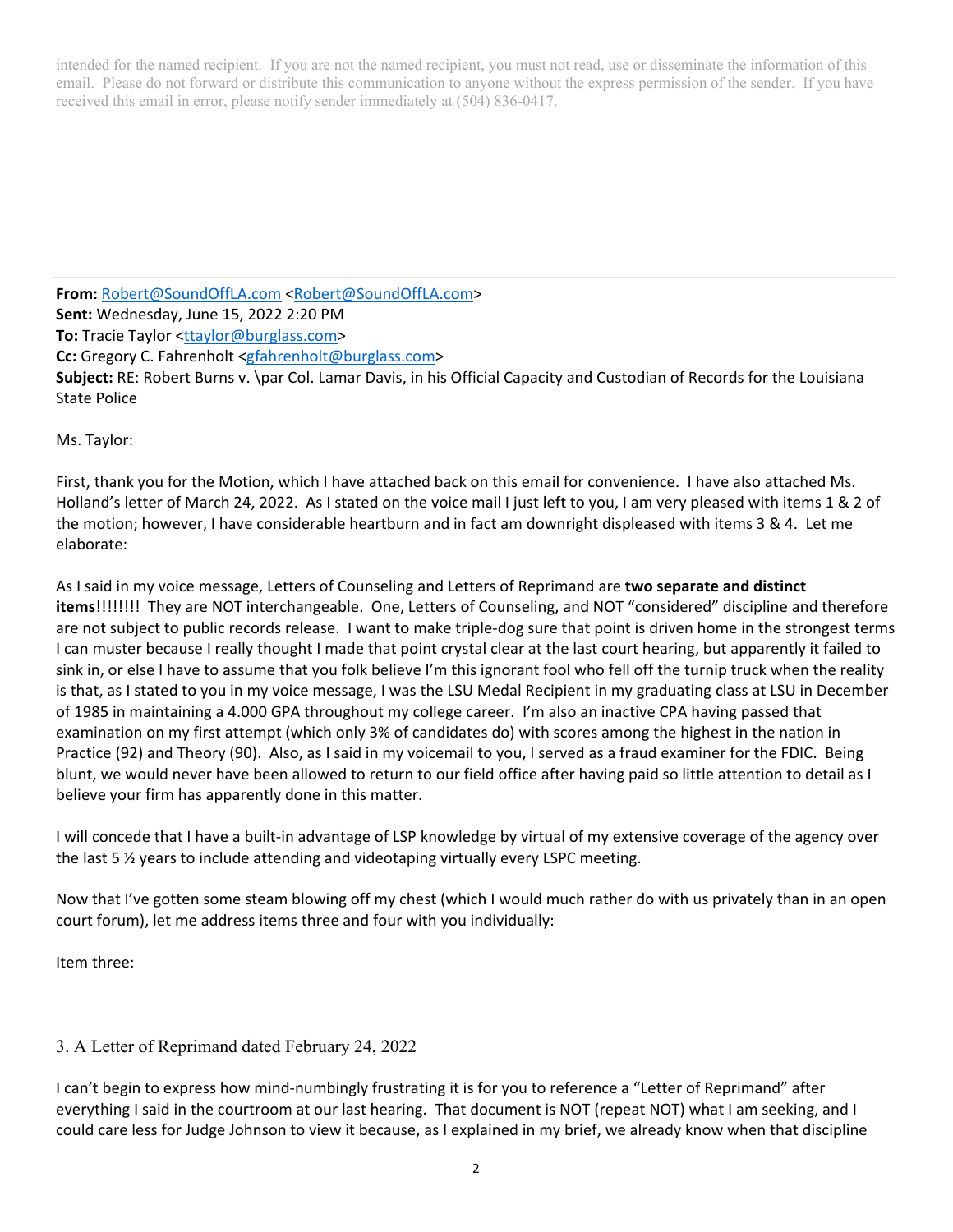was sustained by newly-installed IA Captain Saleem El-Amin (see the top of page four of my brief and also exhibit P-2 and the date is May 25, 2022). I am not now, nor have I ever, sought a Letter of Reprimand!! I have yet to publish the blockbuster feature on Lopez and, when that time comes, I can certainly request that record. Even though I am not worthy of the 72 public records request I've been attributed by your firm (the actual number is 17) over the last two years, I know wherein the discrepancy lies, and that discrepancy goes hand‐in‐hand with the type of deception LSP is attempting to pull off in this matter and you're either a total patsy lacking the ability to pay attention to detail and thereby enabling to pull this off, or else you outright assisting them. I sure hope it's not the latter, and, for the record, I do not believe it is. Either way, however, item # 3 isn't remotely close to what I asked for, nor is anything that beings with the words "Letter of Reprimand." I want to ONCE AGAIN STRESS STRONGLY: **LETTERS OF REPRIMAND AND LETTERS OF COUNSELING ARE NOT, REPEAT NOT, INTERCHANGEABLE TERMS!!**

# 4. A Letter of Counseling dated April 12, 2022.

Do you see that little highlight of "dated April 12, 2022?" That is EXACTLY the type of detail that the FDIC drilled into our heads that you do NOT let pass by you if you want to be an effective bank fraud examiner. **The date of Ms. Holland's letter is March 24, 2022**. I firmly believe that, if you check any calendar, April 12, 2022 comes AFTER March 24, 2022. Therefore, this Letter of Counseling CANNOT be one of the two (2) Letters of Counseling that I have been seeking since the outset of filing my lawsuit!!

Let me further say that, again, if you read my brief as I certainly read your Opposition Memorandum, you should certainly know it's not applicable and also stale information. Let me replicate an excerpt from your Opposition Memorandum:

"On April 12, 2022, LSP Troop I Captain Beau Comeaux issued a "Letter of Counseling" to Trooper Lopez related to comments that the trooper made at a St. Martin Parish Planning and Zoning Committee Meeting which were unrelated to his duties as a Louisiana State Police Trooper. As noted in the letter, Captain Comeaux advised Trooper Lopez that "this letter of counseling is not a disciplinary action. This letter will be maintained in your supervisory file and other files, but this letter will not be accessible to the public…."

You are using OUTDATED information!!!!! Furthermore, if you'd merely read my brief, you'd know that newlyinstalled IA Captain Saleem El-Amin overruled Captain Comeaux on that matter (which represented paragraphs 40- 46 of my original petition) and upgraded Captain Comeaux's decision from a Letter of Counseling to Sustaining Billy Broussard (the complainant)'s internal affairs complaint against Trooper Lopez, which was Conduct Unbecoming a Louisiana State Trooper!!! It's not as if you had to research this matter! You only had to read my brief for God's sake! See the second paragraph of page four (4) of my brief and also Exhibit P-3 of that same brief.

Now I'm going to highlight the relevant paragraph of Ms. Holland's letter above that FIRMLY demonstrates that LSP has failed miserably to provide the two Letters of Counseling which I sought. Here is her exact wording (made on **March 24, 2022, well before April 12, 2022).**

Furthermore, although Trooper Lopez does have two (2) letters of counseling in his file, pursuant to Louisiana State Police Commission Rule 12.9, those letters of counseling are not considered discipline and are not considered "public."

So, I hope we can all agree that Trooper Lopez has TWO Letters of Counseling that arose BEFORE March 24, 2022, and that LSP has not yet provided your firm with either one of those two letters. Now it's not up to me to provide there motivation as to why, but in the 5 ½ years of following LSP operations, I know why. It's that the letters of Counseling were issued when much more serious disciplinary measures should have been taken (remember the "Letter of Counseling" is not discipline thus making them off limits to the